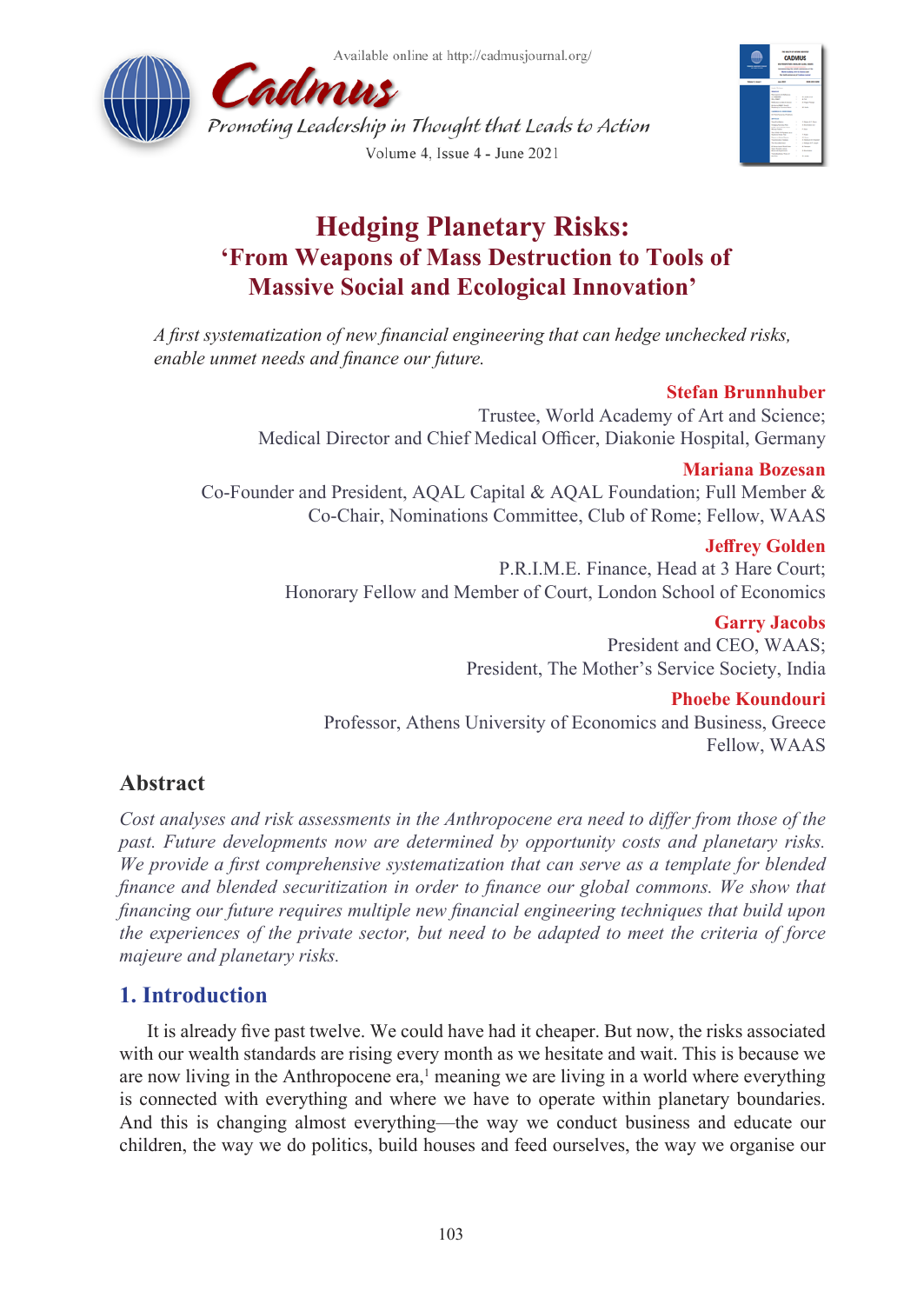transport system, our power grid and our monetary system, and our impact on ecosystems. In consequence, this also fundamentally changes the way we need to evaluate and hedge the risks associated with all these projects. And this requires new and adjusted risk assessments and new financial engineering to shift from a high-carbon, high-efficiency monoculturebased society to a low-carbon, highly resilient and highly biodiverse society.[2](#page-10-1)

Yet financing our future is a wicked problem. The public sector is over-indebted. Over 15 trillion USD in state bonds are providing negative yields, more than 40% of corporate bonds are issued with negative interest rates (2020), private cash deposits of over 12 trillion USD remain unproductive, and institutional investors are sitting on a carbon bubble exceeding 40 trillion USD, forcing them to write off substantial parts of their assets.

In this context, the UN Sustainable Development Goals (SDGs) can be considered the largest preventive program humans have ever engaged in. This program involves unfulfilled planetary opportunities (jobs, education, wellbeing and welfare) and unchecked risks (rising sea levels, loss of biodiversity, hurricanes, forced migration, unemployment). If we leave these opportunities unfulfilled, we create tremendous so-called opportunity costs: costs that arise from projects we failed to implement. And refusing to put a price tag on the risks associated with all these opportunities and leaving them unchecked does not mean they will disappear. Instead, the bill will have to be covered by the next generation, the Global South, the taxpayer or nature in general. In any case, it will be expensive.

**Currently, our opportunities and risks are driven by finance.** If no money is available, opportunities such as new jobs, technological innovation, health care for all, infrastructure programs and education are simply not met. The same is true for risk assessment. If there is no money available, corporates will not invest in an unsafe environment and will reduce their commitment to searching for new drugs for cancer or infectious diseases, and governmental bodies will avoid setting up the right policy for infrastructure programs.[3](#page-11-0) So, while finance currently drives opportunities and risks, it should actually be the other way round: unfulfilled opportunities and unchecked risks should drive finance to explore the most ambitious, elaborate, innovative and advanced financial engineering possible to satisfy both opportunities and risks at the same time.

In fact, any transformation is associated with risks. Risks have a price, and that price is best generated within a free and rule-based market. The agents of the financial sector have a lot of experience and data to hedge short-term risk in the range of 3-6 months, but little expertise and data in managing, foreseeing and pricing in long-term risks, especially those associated with the so-called 'triple crisis', which includes climate change, pandemics and the loss of biodiversity.\*

<sup>\*</sup> In the Anthropocene era, accounting and project financing need to follow a different calculation. Traditionally, we have isolated and externalized risks and then referred to historical costs, sunk costs, future costs, replacement costs, direct and indirect costs, fixed and variable costs, marginal costs and so forth. However, the major costs in the Anthropocene era are so-called opportunity costs: the cost of choosing one and not another alternative. All other traditional forms of costs are subordinate. *Opportunity costs here reflect the unfulfilled needs and unchecked risks of projects we have not realized because we decided to put our money somewhere else*. This is particularly relevant because these costs do not disappear, but feed back onto our balance sheets as additional indirect, variable costs or the like. This means that opportunity costs are not only theoretical or hypothetical costs, but real costs. For example: we pay the price for clean water twice (once at the tap and once with our taxes, cleaning polluted water). We should therefore call these costs opportunity costs 2.0.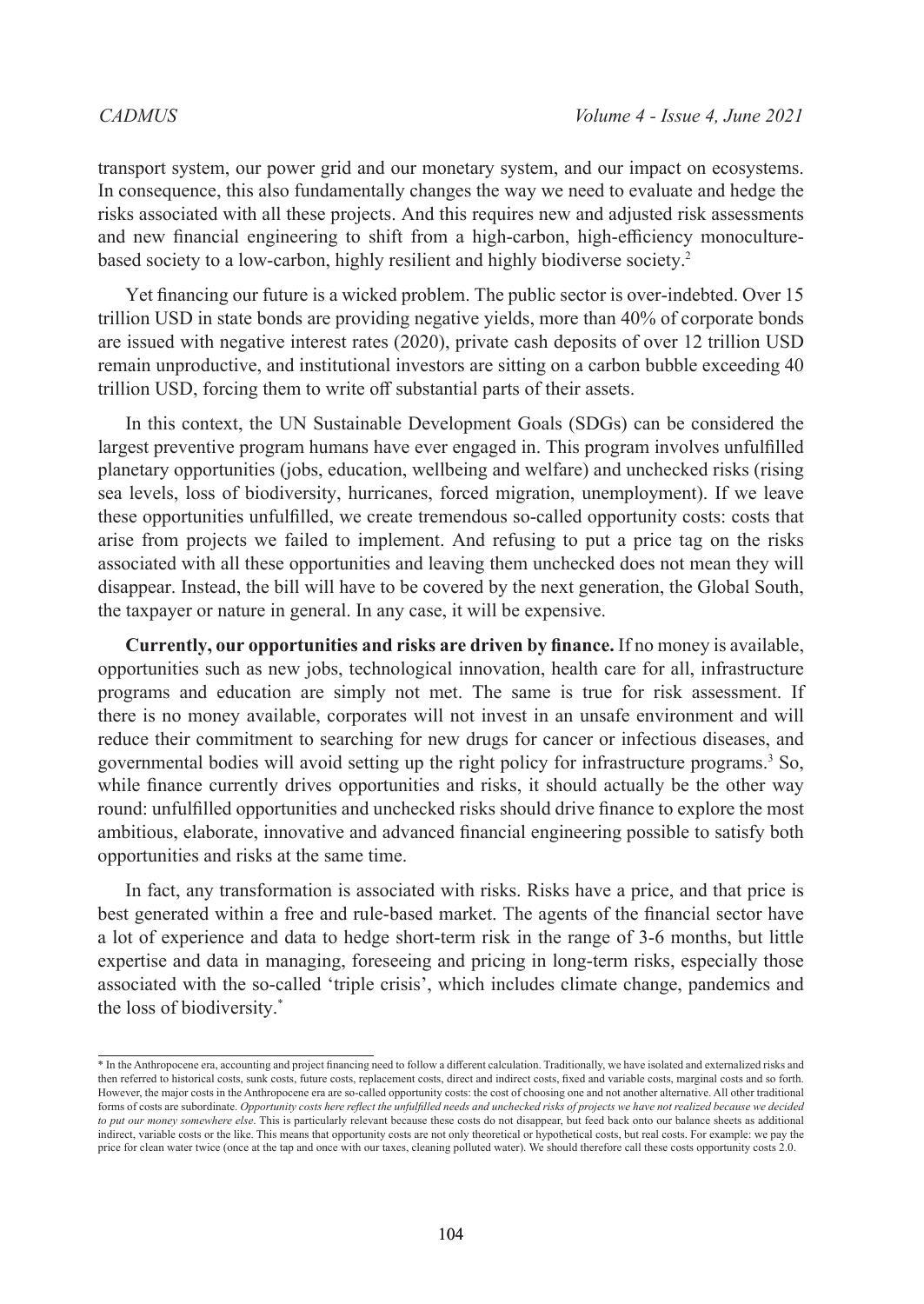# **2. We like Rewards but not the Risks**

A risk is a potential adverse event that disrupts our daily routine. It is a potential loss associated with doing or not doing something. Despite the fact that there is no zero-risk world and all risks are intertwined, from a financial perspective, we should differentiate between five categories of risk: 1) private householder (e.g.: housing insurance in a flood zone or health insurance); 2) corporates (project risk exposure, credit risk); 3) banking (credit default); 4) systemic (state deficit, collateral damage risks); 5) planetary (e.g.: global warming, losses in biodiversity and species and force majeure). Such a risk pyramid (see below) allows us to further differentiate between private and public risks, which are expressed in different legal codes. Whereas private assets and their associated risks (1-3) should be managed under private law, public assets and their associated risks (4-5) should be run under a public law regime. This entails completely different forms of financial securitization, depending on whether we are dealing with a private asset or a common good.<sup>\*</sup>

Such *planetary risks* themselves are manifold by their very nature: they (a) affect everybody (b) affect in an asymmetric way, (c) cannot be covered by privates, corporates, commercial banks and single states only, (d) are interlinked with other subordinated risks (1-4), (e) have a non-linear, fat-tail component, (f) manifest as force majeure (earthquakes, war) short-term and as a triple crisis (global warming, loss of biodiversity and pandemics) long-term, and (g) finally, come on top of all the well-known general risks that each society has to bear (unemployment, health crises, bankruptcy or failed states). In short, the bill for the transition to a sustainable way of living that achieves the SDGs is substantially higher than anything we have calculated for in the past. If the financial instruments for coping with planetary risks remain unchecked, unstructured or unregulated, they turn into *weapons of mass destruction* (W. Buffett). But if they are structured in the right way, they turn into *tools of massive social and environmental innovation, realizing unfulfilled opportunities.* In short, they can magnify the losses or the wins, depending on how they are structured.





<sup>\*</sup> We should be aware that in a fully interconnected world, we cannot simply hedge risks, by handing over the hot potato from one private agent to another, we need a public body that ensures some sort of a precautionary principle. see Pistor. K. (2019). The Code of Capital - *How the Law Creates Wealth and Inequality*. Princeton: Princeton University Press.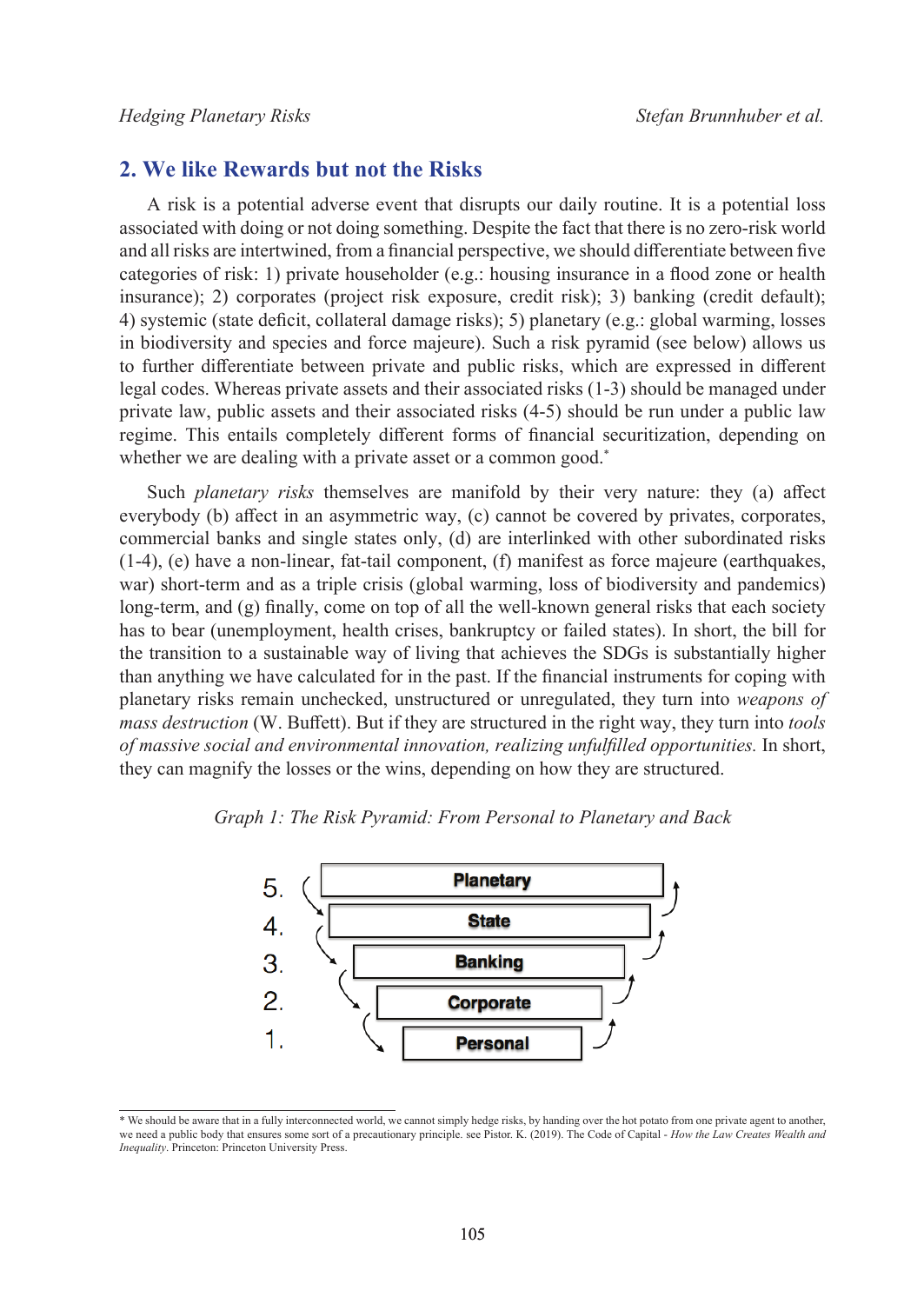# **3. A Two-tier Approach. Financialization and Securitization**

From a financial perspective, the shift from a high-carbon, low-biodiversity and quite monopolized economy towards a low-carbon, high-diversity and more decentralized economy requires a two-tier approach. *First,* we have to identify the source and the primary financial body, both referred to as *financialization*. The source includes private, profit, nonprofit and public resources. The assets that allow us to finance the projects mainly include private equity funds, bonds (loans), facilities, unstructured credit lines, grants and direct cash transfer systems. Both—the source and the primary body—represent what is called *blended financing*.

*Second*, besides financialization, we need additional financial assets that cover the risks associated with the projects involved, called s*ecuritization*. [4](#page-11-1) As no project is risk free, different forms of securitization are crucial to getting the initial projects off the ground. The options for securitization are threefold themselves. *First*, we can reject any form of securitization. In the case of a default, the agent will go bankrupt and/or it will generate massive social and environmental externalities, which will have to be paid for by a third party. The *second* option is public or state guarantees, which build up confidence in immature markets, accelerate implementation and safeguard the program's credibility.\* In this case, the state acts as an insurer and has to price in risks and charge for its compensation. Such PPPs (private-public partnerships) involve either catastrophic scenarios (Cat) such as droughts, flooding, and hunger epidemics; infrastructure projects (Infra), such as public sewage, the water supply, energy grid, and investment into the healthcare or educational systems; or public involvement in corporate activities (Cor) in adverse, immature or volatile environments. Such PPPs entail three additional specifications: (1) forms of *performance contracting*, which clarify ownership and specific management activities (delivery, building, managing); (2) *riskhedging instruments*, which include asset-backed securities (ABS), credit default obligations (CDO) and swaps following pre-agreed key indicators (see below); (3) *defined equity shares* of private-sector involvement. Besides these state guarantees, as a *third* securitization option we can identify so-called private special purpose vehicles (SPV), which make it possible to isolate and trade these risks separately.† They could be used by private or public entities, but remain bankable and tradable. SPVs involve backed securities, different forms of specific derivatives, credit default obligations (CDO) and a small number of more specific swaps. In particular, they mobilise and channel private capital, increase market efficiency and allow price discovery and transparency to hedge these risks. Most such financial engineering is standardized to allow for cross-sectional comparison, or consists of customized over-thecounter (OTC) products that make it possible to provide individual solutions for market participants. In either case, they represent market-based solutions to better hedge risks and enable opportunities. These differentiations are key in order to address the different nature of

<sup>\*</sup> Most such state guarantee programs follow the rationale of reducing the cost of capital for the private sector to address wider market instability, create new sources of funding, leverage additional finance, and finally get the asset built and the program done without managing or paying for it (!). In this sense, most state guarantee programs run as PPP (private-public partnerships) that transcend the given standard risk allocation, making projects bankable, creditworthy and tradable that otherwise would not be; see [www.epec.org](http://www.epec.org).

<sup>†</sup> Derivatives in Sustainable Finance, Centre for European Policy Studies (CEPS) and the European Capital Markets Institute (ECMI): [https://www.isda.](https://www.isda.org/a/KOmTE/Derivatives-in-Sustainable-Finance.pdf) [org/a/KOmTE/Derivatives-in-Sustainable-Finance.pdf](https://www.isda.org/a/KOmTE/Derivatives-in-Sustainable-Finance.pdf).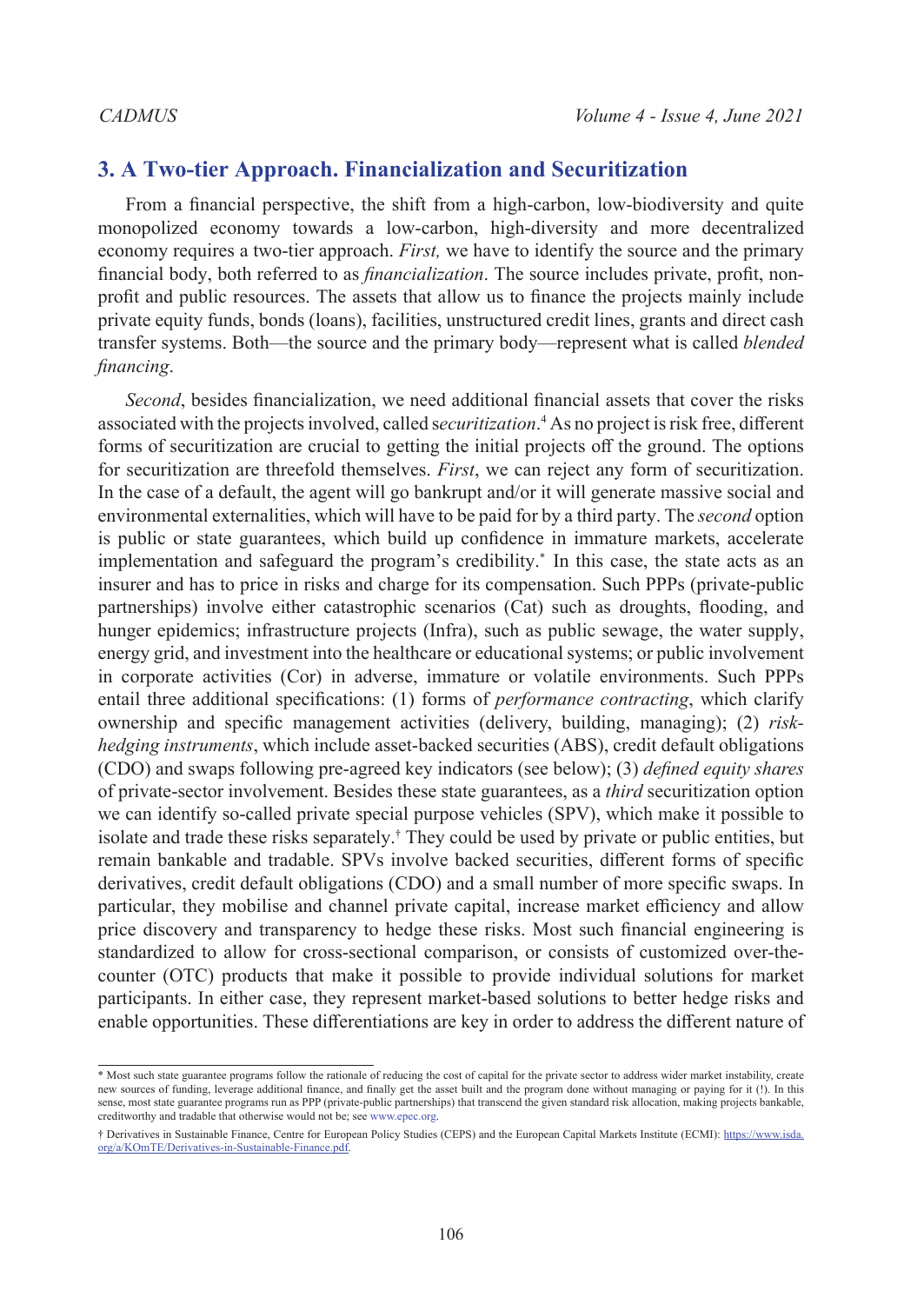risks, depending on whether they are public or private. All these instruments together are called *blended securitization*. We claim that it is particularly important to consider market-oriented financial assets, as it is often cheaper and more accurate to isolate and hedge risks through these assets than to finance these risks through taxpayers' money in public debt schemes.<sup>[5](#page-11-2)</sup>

*"A special-purpose parallel digital currency run through distributive ledger technology (DLT), accepted as legal tender to pay taxes and wages, convertible into traditional currency, and issued by central banks (CBDCs) or regulated private agents (cryptocurrencies) could meet the requirements and complexities of the Anthropocene Era."*

Despite the great variety and complexity of financial engineering, all these financial instruments (financialization and securitization) at the core follow a three-part rationale:

- A. they allow better hedging of the risks associated with interest rates, currency, and specific projects in the transition towards better environmental, social and corporate governance (ESG), including covering short-term volatility and allowing long-term funding and perspectives.
- B. They make it possible to manage counterpart payments to compensate for the nonachievement of pre-agreed targets, which results in a net-zero-sum game.
- C. They support and clarify legal coding and contracting on which party (private to private or private to public) owns the asset and the liabilities and ultimately carries the risk. And any structured financial asset involves such a two-tier approach: financing the project *and* securitizing the risks of that project.\*

Table 1 below provides a first comprehensive systematization—either OTC, customized, standardized or regulated—which can cover most (if not all) financial tools required to finance unmet needs and unchecked risks at the same time. In fact, it provides a general template for financing our commons. We start by using the current financial contracts in operation and adapt them to the requirements of a more complex, interconnected world, where financing our commons becomes key. Taken together, this blended financializationsecuritization schema provides a guideline for private and public sector engagement in a multi-tier approach, where we differentiate between the source of finance (*'Where does the money come from?'*), the primary financial body (*'Which asset?'*), and first- and second-tier securitizations (*'Is the project hedged and who is deleveraging it?'*). The following table summarizes this systematization. The associated legend specifies the required instruments in greater detail.

<sup>\*</sup> ISDA (2021), cf. [https://www.isda.org/2021/01/11/overview-of-esg-related-derivatives-products-and-transactions/?\\_zs=eHpp81&\\_zl=q0i76](https://www.isda.org/2021/01/11/overview-of-esg-related-derivatives-products-and-transactions/?_zs=eHpp81&_zl=q0i76)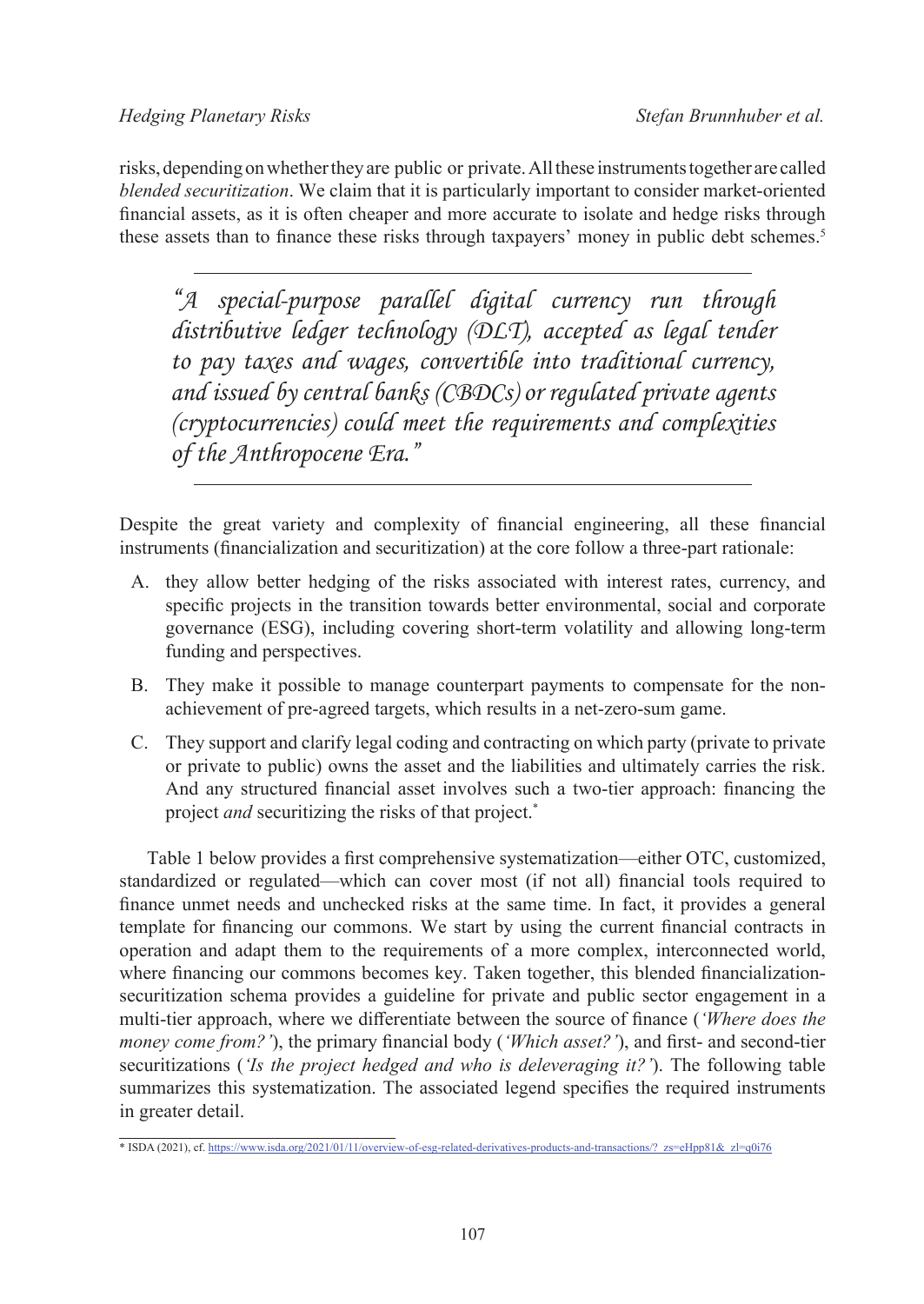

# *Table 1: A Comprehensive Systematization of Structured Financial Products required to Finance our Future*

Legend to the table above: further specifications and explanations of the structured financial assets to meet unmet needs and manage unchecked risks.

| A. Financialization | $1st$ Tier                           | $2nd$ Tier | <b>Explanation</b>                                                                                                                                                                                                                                                                      |
|---------------------|--------------------------------------|------------|-----------------------------------------------------------------------------------------------------------------------------------------------------------------------------------------------------------------------------------------------------------------------------------------|
|                     | I. Primary<br>source of<br>liquidity |            | Where does the money come from?<br>Private/corporate profit/non-profit/public<br>sources<br>TO NOTE: Digital currencies/central bank<br>base money could add additional targeted<br>liquidity to the entire financial schema and<br>completely change the risk assessment. <sup>i</sup> |
|                     | II. Primary<br>financial body        |            | Each of the five bodies allows for further<br>differentiation into social (S), social impact<br>$(SI)$ , transition $(T)$ , green $(G)$ or green<br>impact $(GI)$ .<br>TO NOTE: The financial assets have<br>specific conditions attached. <sup>ii</sup>                                |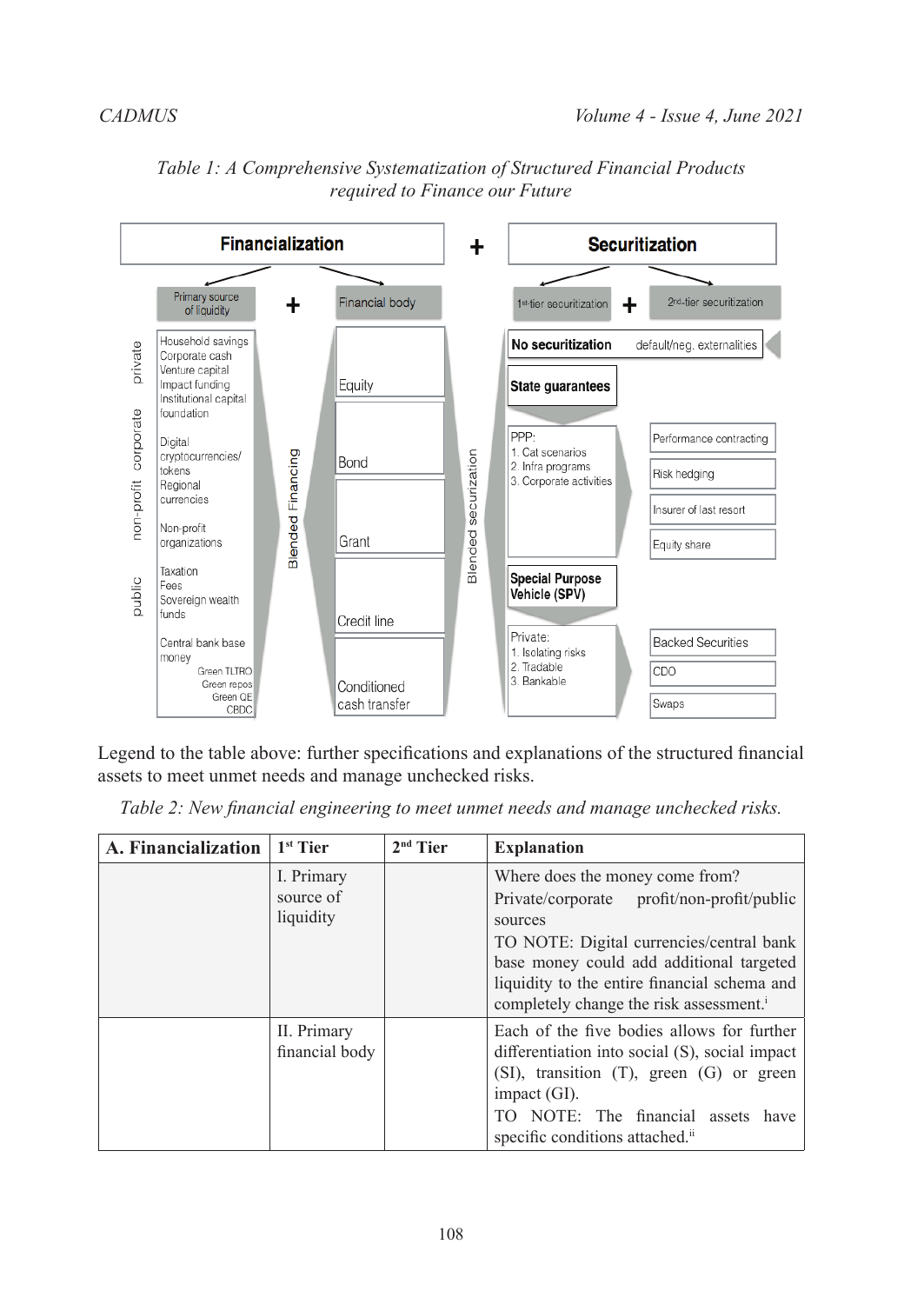| <b>B.</b> Securitization | 1 <sup>st</sup> Tier                     | $2nd$ Tier                 | <b>Explanation</b>                                                                                                                                                                                                                                                                                                                                       |
|--------------------------|------------------------------------------|----------------------------|----------------------------------------------------------------------------------------------------------------------------------------------------------------------------------------------------------------------------------------------------------------------------------------------------------------------------------------------------------|
|                          | I. No<br>securitization                  |                            | The initial contract does not involve any<br>risk hedging. In the case of a default, there<br>will be social/ecological externalities which<br>have to be covered by a third party and/or<br>the agent has to file for bankruptcy.                                                                                                                       |
|                          | II. State<br>guarantees                  |                            | Allow specific public-private partnerships<br>(PPP). Three categories (A-C) are feasible,<br>which entail a different risk profile<br>accordingly.                                                                                                                                                                                                       |
|                          | A. Cat<br>scenarios                      |                            | Refer to entailed catastrophic risks. <sup>iii</sup>                                                                                                                                                                                                                                                                                                     |
|                          | B. Infra<br>programs                     |                            | Refer to infrastructure programs such as<br>health care, education or energy.iv                                                                                                                                                                                                                                                                          |
|                          | C. Corporate<br>activity                 |                            | Refers to private corporate activities in an<br>adverse/insecure environment                                                                                                                                                                                                                                                                             |
|                          |                                          | Performance<br>contracting | Refers to public-sector ownership and<br>private-sector management. <sup>v</sup>                                                                                                                                                                                                                                                                         |
|                          |                                          | Equity share               | Applies to tradable/bankable SPVs (see<br>below) used by public bodies to isolate the<br>risks and cover their expenses.                                                                                                                                                                                                                                 |
|                          |                                          | <b>Risk</b><br>hedging     | The state covers the entire risk or parts of<br>the risks associated with the project.                                                                                                                                                                                                                                                                   |
|                          | III. Special<br>Purpose<br>Vehicle (SPV) |                            | tradable and bankable risk<br>Refers to<br>instruments to hedge private or public<br>assets.                                                                                                                                                                                                                                                             |
|                          |                                          | A. Backed<br>Securities    | Mainly so-called asset-backed securities<br>(ABS) or mortgage-backed securities (MBS).                                                                                                                                                                                                                                                                   |
|                          |                                          | B. CDO <sub>s</sub>        | Future losses are hedged following the<br>occurrence of a pre-agreed catastrophic<br>event or social development. Enables<br>the bearer of risks to obtain protection<br>from losses or non-achievement without<br>increasing their debt, transferring the risk to<br>the capital market.vi                                                              |
|                          |                                          | C. Swaps                   | Pre-agreed key indicators (like interest rate,<br>currency volatility, debt ratio, high carbon<br>equity or the abandoning of fossil units<br>(exit)) determine the nominal volume to<br>swap into pre-agreed low carbon projects<br>(reforestation, natural reserve) or providing<br>a way to isolate the risk, making it tradable<br>and bankable. vii |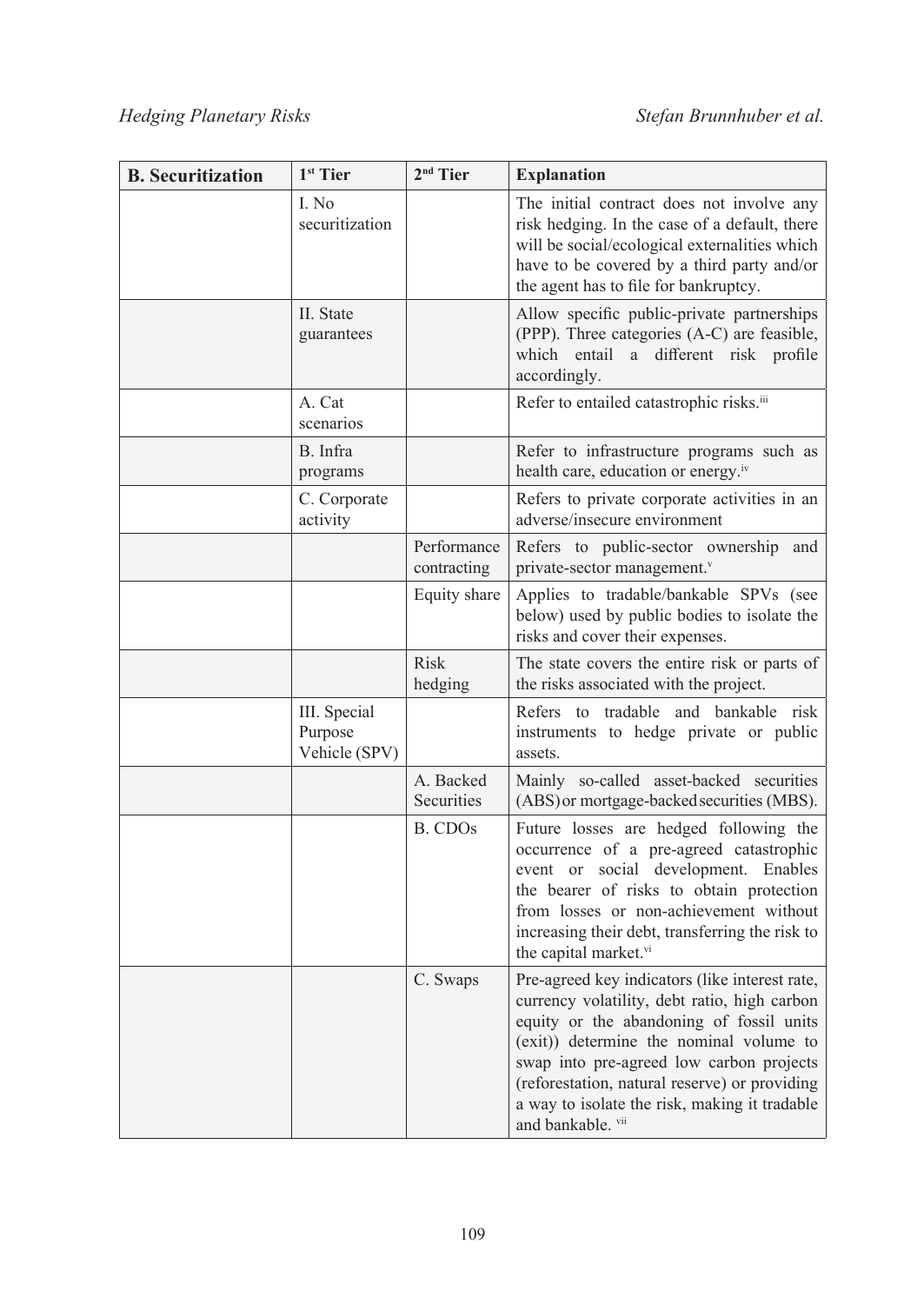- i. This includes *green targeted long-term refinancing operations (TLTRO):* conditioned lending for banks, SMEs, private households and public-sector entities to finance green investment and consumption. *Green repurchase agreements (repos)*: green assets are eligible as collateral for borrowing liquidity from central banks. They serve as collateral for financial institutions for short-term refinancing and operate as criteria in case of a haircut. *Green QE:* additional base money is issued for developing banks, which operate as financial intermediaries for conditioned green lending. *Central bank digital currencies (CBDC)*: digital central bank money issued directly or indirectly to finance and hedge projects aiming to ensure our common future (SDGs).
- ii. *Social (S) facility:* pre-agreed investment (like affordable basic infrastructure, access to essential services, affordable housing or food security). *Social impact facility (SI):*  a government enters into an agreement with an NGO or a non-profit organization, paying for a pre-agreed social outcome. *Transition (T) facility:* allowing the brown, high-carbon economy to transition towards low-carbon manufacturing. *Green (G) facility*: the holder guarantees one of the four following outcomes: climate change mitigation, climate change adaptation, nature resource conservation, biodiversity or pollution prevention. *Green impact (GI) facility*: the holder of the title ensures specific outcomes, like setting up a nature reserve or reforesting an area following pre-agreed key indicators.
- iii. Further specifications: a *harvest default facility* (HAD) would allow payments according to pre-agreed key parameters, like days of extreme drought; a *pandemic emergency facility* (PEF) would create liquidity for anybody affected by a virus pandemic, e.g. following lab testing; a *flood and heat facility* (FaH) would trigger additional flow of capital to the insured person/corporate according to a pre-agreed number of days of heat or a sea level rise. A *forced migration facility* (FMF) would operate in the same way. A closer look at HAD reveals that two-thirds of global farming are small enterprises operating for self-sufficiency. Once a drought occurs, HADs come into play. However, it is unnecessary to loan money from the private sector and reimburse the farmers with a risk premium. A supplemental digital currency, operating through a non-profit cooperative banking sector and monitored by the UN, could take over this task with less risk and higher yields for the community. In each case, the bank's balance sheets increase in the first place. In the case of a harvest default, the bank will need to write the event off and decreases its balance sheets in the second place, but millions of farmers are saved from insolvency and can continue their business. In the case of such force majeure, alternative public funding is cheaper than involving the private sector.
- iv. Like building a hospital, a power grid, or investing in an R&D program to cure cancer or develop a vaccine against a virus, or applied research to find new drugs to overcome antibiotic resistance. Here, the private and the public sector collaborate in two ways. The public sector provides de-risking in the case of failure and/or provides an advanced commitment strategy (ACS), where a state body guarantees it will buy a certain quantity of drugs in case of success.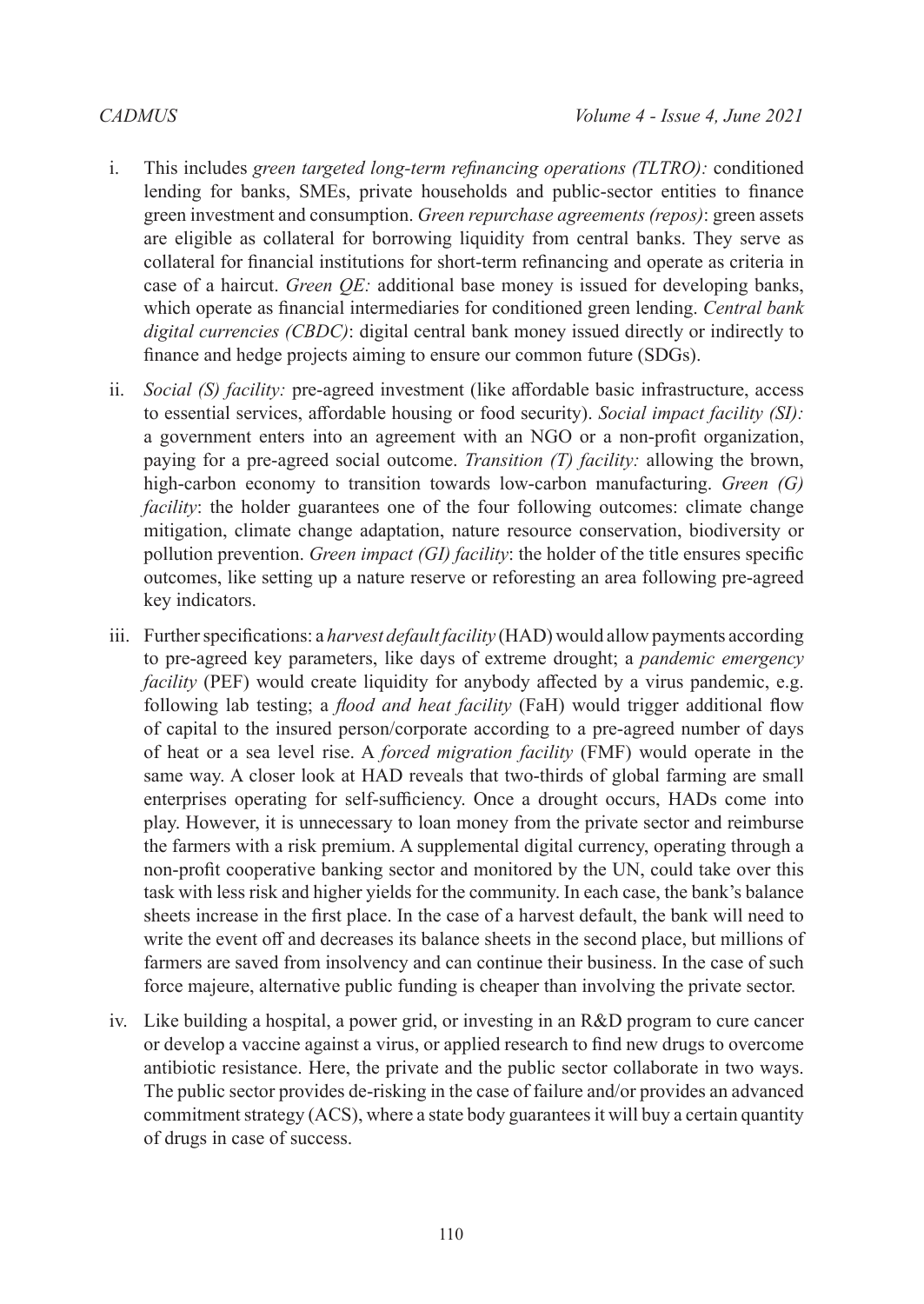- v. Including the building, service delivery, maintenance and management of the project, following specific pre-agreed key indicators. For commons, ownership should remain public, management could be provided by a private entity.
- vi. In these contracts, pre-agreed key indicators (like rates of unemployment or preschooling, number of hurricanes, heat days or precipitation, tons of CO<sub>2</sub> etc.) determine the premium paid and make the asset tradable and bankable. Further specifications allow CDO-S (social), CDO-E (environmental), CDO-D (disaster) and CDO-CaT (cap and trade). To note: the market for securitization is about 100 times larger than the conventional insurance industry, providing a huge amount of liquidity to hedge these risks.
- vii. Mainly IRS (interest rate swaps) and CCS (cross-currency swaps) to lower the risk associated with interest and currency volatility, like hedging micro-finance loans in local currencies. In addition, there should be a DNS (debt-to-nature swap), an ES (equity swap) and so-called EES (ex-equity swaps), where a traditional loan or equity comes with the condition that it be converted into a more sustainable asset, including ending and exiting the initial business activity (ex-swap).

*"The power of structured financial engineering is that, if done the right way, it converts these weapons of mass destruction into tools of massive (social and environmental) innovation."*

# **4. Emerging from Emergency: We need to think differently**

In fact, we can use (most of) the financial engineering instruments already in use as tools for wise inventions to create wealth and prevent them from becoming weapons of mass destruction. If we apply the risk pyramid above, the increase of risk categories 4 and 5 would require additional liquidity to be made available. Central bank base money (CBDC, green QE) as public-sector involvement or private digital currencies or tokens would meet this risk gap.\*

To be more specific: we can build upon these refined financial assets and experiences above, but augment and adjust them to the requirements of the complexity of the Anthropocene era. A special-purpose parallel digital currency run through distributive ledger technology (DLT), accepted as legal tender to pay taxes and wages, convertible into traditional currency, and issued by central banks (CBDCs) or regulated private agents (cryptocurrencies) could meet the requirements and complexities of the Anthropocene Era.". This additional liquidity/

<sup>\*</sup> This is particularly true for planetary risks. Empirically, ESG standardization and hedging will leave the hot spots, where the money is needed most and fastest (low- and middle-income countries), untouched. And the net capital return from these poor regions to the rich regions on this planet exceeds ODA, FDI and remittance payments in total. This will leave the regions with the highest negative impact behind as net donors, which will finally increase the systemic risks for all of us (Brunnhuber 2021).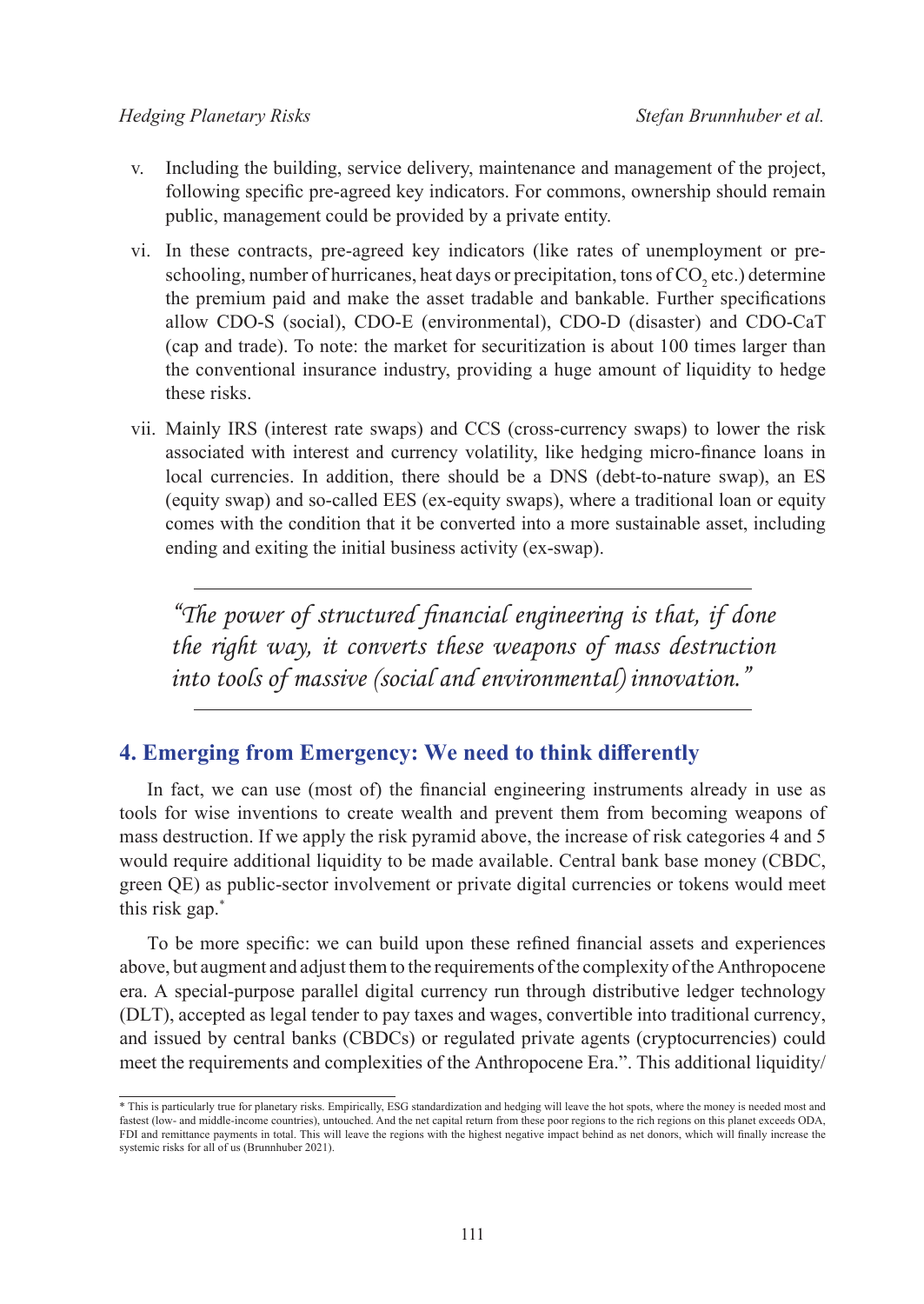purchasing power in most cases would operate as an additional financial facility, not as a loan, and allow us to non-disruptively hedge/fund/transition our society towards a more sustainable future, where welfare losses are minimized, wellbeing is maximized and moral hazard is reduced.\*

*"The financial and monetary policy should reflect and mirror the requirements of the real economy. Finance has a service function, not a purpose of its own."*

From this differential risk assessment perspective, it is irrational, costly and inefficient to use only taxpayers' money or private debt obligations to finance risk-adjusted projects which are exposed to planetary risks (force majeure or triple crisis). This would either lead to a private gambling or best educated guess scenario, where the private sector simply bets on the future, which creates a zero-sum game. Or it would lead to unlimited public debts to the private sector, restricting current and future generations in their political choices. Clearly, there are better options.

Applying the entire spectrum of financial engineering as explained in this text would finally create a no-regret approach to tackle the planetary risks mentioned above. In fact, the systematization provides almost unlimited permutations, as most of the financial facilities could be backed up by development banks, funded by central banks, monitored by the UN and enabled through domestic and national agencies. If we are prepared to change our mindset and the underlying narrative about money, unlimited options suddenly are possible.

# **5. Conclusion**

Traditional fiscal and monetary policy favours private assets and capital accumulation through private law. In this legal framework, commons are considered second best. If we want commons to unleash their full potential, we should manage them through public law, not private law, and adapt accordingly.

The power of structured financial engineering is that, if done the right way, it converts these weapons of mass destruction into tools of massive (social and environmental) innovation. If we want a more cyclical economy, higher ESG standards and fewer social and ecological externalities, none of these will happen automatically through pure will or self-commitment, but instead require a legal financial framework to make them possible and cover the associated liabilities. In short, the financial and monetary policy should reflect and mirror the requirements of the real economy. Finance has a service function, not a purpose of

<sup>\*</sup> The debt/GDP ratio shows that most countries are over indebted, unable to finance the projects identified. A double entry book keeping procedure would finally correct and end this endless debate. It is important where the money goes. If it is invested in the right projects (SDGs), the ROI is positive. This can cut down the debt/GDP ratio by more than 50%. See E. Brown, president of the [Public Banking Institute](http://www.publicbanking.org/); or K. Petrou, who can provide intimate details in *Engine of Inequality: The Fed and the Future of Wealth in America* (2021).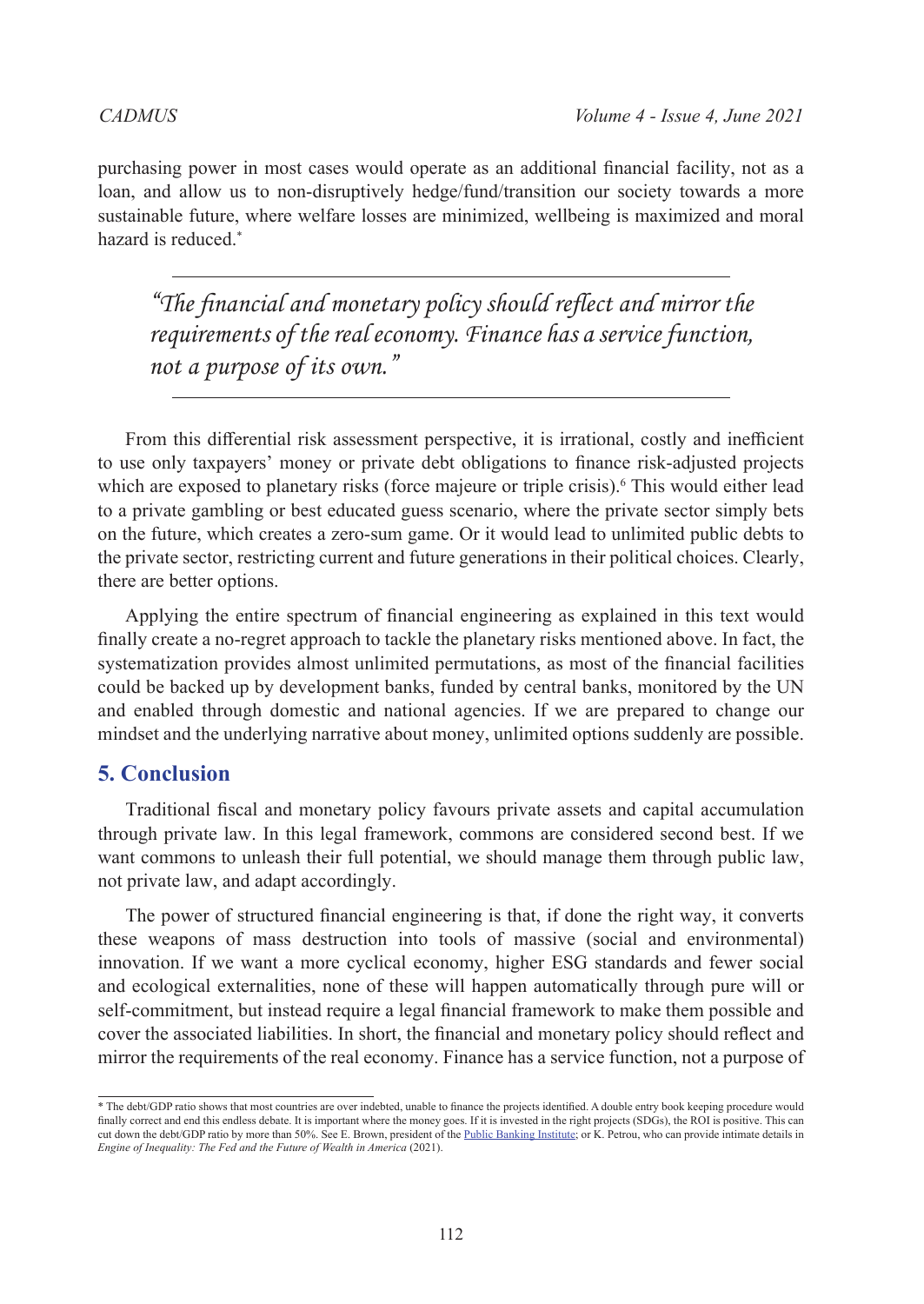its own. This will lead the way towards a monetary ecosystem that better mirrors the physical ecosystem under pressure and alters the assessment of risk.

Some crises will be inevitable; others might be completely avoidable. In each case, finance can be a significant help in adapting to minimize such planetary risks. Whether we end up with the madness of the mob or the wisdom of the swarm depends on the financial environment we are operating in. In a world where everything is interconnected, the opportunity costs of unmet needs and unchecked risks are higher and cannot be managed by either the private or the public sector alone. In other words, whereas risks can be quantified and hedged, systemic uncertainties cannot; they require a different policy. If we then start identifying planetary risks, fund and hedge them properly, differentiate them from uncertainties and cover them through public bodies respectively, moral hazard will finally turn into unlimited opportunities, beyond chance and necessity. And this is then the moment we have all been waiting for—the moment when these opportunities will drive finance and not the other way around.

*Authors Contact Information* **Stefan Brunnhuber –** *Email: [brunnhuber.cor@gmxpro.de](mailto:brunnhuber.cor@gmxpro.de)* **Mariana Bozesan –** *Email: [mbozesan@aqalcapital.com](mailto:mbozesan@aqalcapital.com)* **Jeffrey Golden –** *Email: [jeffreygolden@3harecourt.com](mailto:jeffreygolden@3harecourt.com)* **Garry Jacobs –** *Email: [garryjacobs@gmail.com](mailto:garryjacobs@gmail.com)* **Phoebe Koundouri –** *Email: phoebe.koundouri@unsdsn.gr*

## **References**

- 1. Brown, E. [Public Banking Institute](https://www.publicbankinginstitute.org/)
- 2. Brunnhuber, S. (2021). Financing our Future (in press) [https://www.amazon.de/Financing-our-Future-Unveiling-Parallel/](https://www.amazon.de/Financing-our-Future-Unveiling-Parallel/dp/3030648257) [dp/3030648257](https://www.amazon.de/Financing-our-Future-Unveiling-Parallel/dp/3030648257)
- 3. Brunnhuber, S. and Jacobs, G. (2020). "Innovative Financial Engineering to Fund the SDGs: A WAAS Initiative." *Cadmus* 4, no.2: 141–148. [http://cadmusjournal.org/article/volume-4/issue-2-part-2/innovative-financialengineering-fund-sdgs-waas](http://cadmusjournal.org/article/volume-4/issue-2-part-2/innovative-financialengineering-fund-sdgs-waas-initiative)[initiative](http://cadmusjournal.org/article/volume-4/issue-2-part-2/innovative-financialengineering-fund-sdgs-waas-initiative)
- 4. Chenet, H., Collins, JR., Lerven, Fv (2021). Finance, climate-change and radical uncertainty: Towards a precautionary approach to financial policy. Ecological Economics 183 (2021) 106957
- 5. Crutzen, P. (2002). "Geology of mankind." *Nature* 415: 23.
- 6. Derivatives in Sustainable Finance, Centre for European Policy Studies (CEPS) and the European Capital Markets Institute (ECMI)<https://www.isda.org/a/KOmTE/Derivatives-in-Sustainable-Finance.pdf>
- 7. ISDA (2021) [https://www.isda.org/2021/01/11/overview-of-esg-related-derivatives-products-and-transactions/?\\_zs=eHpp81&\\_](https://www.isda.org/2021/01/11/overview-of-esg-related-derivatives-products-and-transactions/?_zs=eHpp81&_zl=q0i76)  $z = q0i76$
- 8. Lo, A. (2017). *Adaptive Markets: Financial Evolution at the Speed of Thought*. Princeton: Princeton University Press.
- 9. Mazzucato, M. (2017). T*he Value of Everything*. London: Penguin.
- 10. Petrou, K. (2021). *Engine of Inequality: The Fed and the Future of Wealth in America, Wiley*
- 11. Pistor, K. (2019). The Code of Capital *How the Law Creates Wealth and Inequality.* Princeton: Princeton University Press.
- 12. Wray, L. R. (2015). *Modern Money Theory: A Primer on Macroeconomics for Sovereign Monetary Systems*. London: Palgrave Macmillan, pp. 137–141, 199–206.

#### **Notes**

- <span id="page-10-0"></span>1. P Crutzen, "Geology of mankind," *Nature* 415, no. 23 (2002), 23.
- <span id="page-10-1"></span>2. H Chenet, JR Collins,, Fv Lerven "Finance, climate-change and radical uncertainty: Towards a precautionary approach to financial policy," *Ecological Economics* 183 (2021)